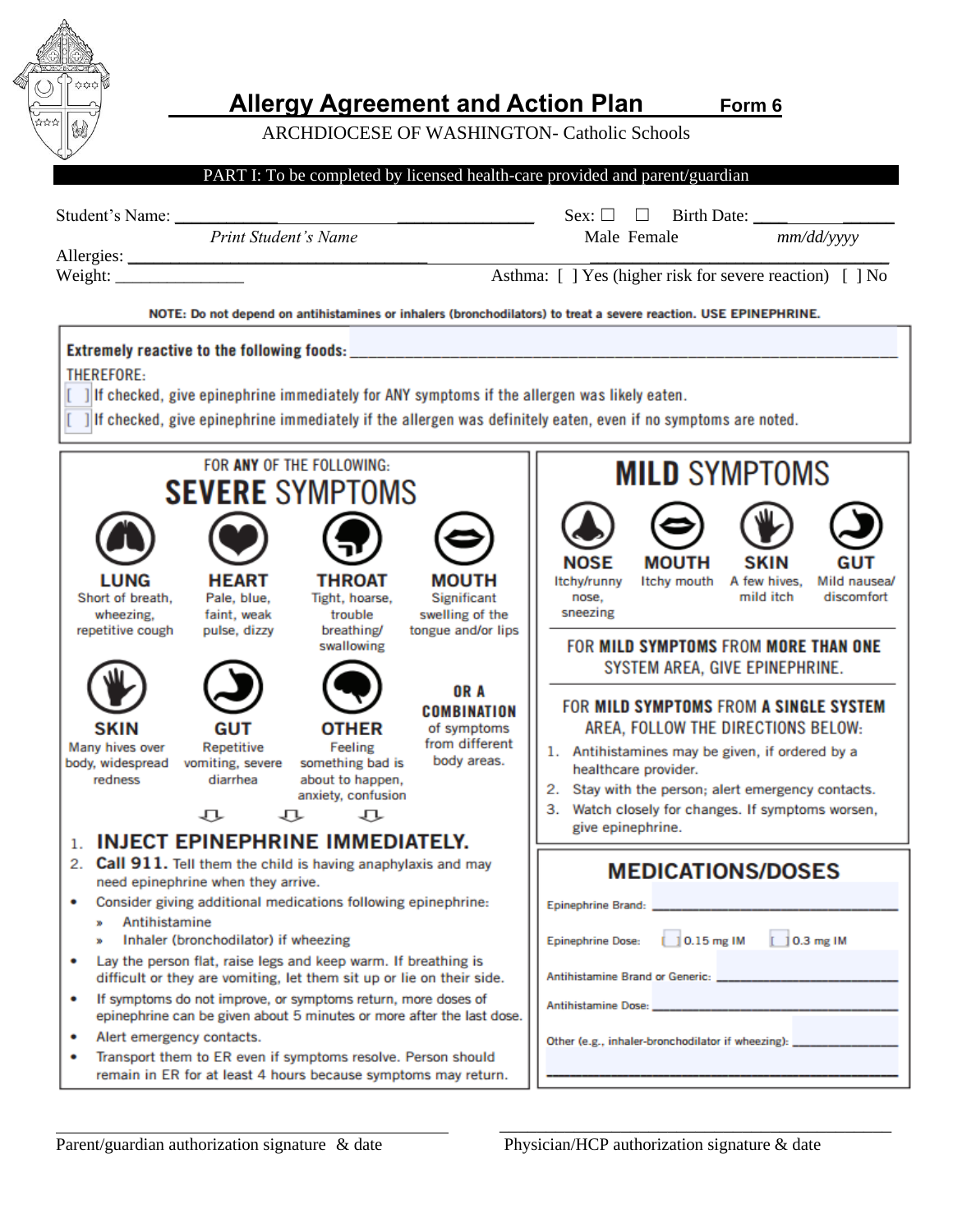

#### *For completion by the student's physician/HCP:*

Check one of the two boxes below:

 $\boxtimes$  I recommend that the school permit the student to carry and, if necessary, self-administer the auto injector. I believe that this student has received adequate information on how and when to use Auto injector, has demonstrated its proper use, and has the capacity to use the injector in an emergency.

- a. The student is to carry an auto injector during school hours with principal and/or nurse approval.
- b. The student can use the auto injector properly in an emergency

c. One additional dose, to be used as backup, should be kept in clinic or other designated location in the school.

 $\Box$  I recommend that the auto injector be kept in the school clinic or other school-approved location.

|                                                                                                                                                                                                                                                                                                                                                                                                                                              | Phone: |
|----------------------------------------------------------------------------------------------------------------------------------------------------------------------------------------------------------------------------------------------------------------------------------------------------------------------------------------------------------------------------------------------------------------------------------------------|--------|
|                                                                                                                                                                                                                                                                                                                                                                                                                                              |        |
|                                                                                                                                                                                                                                                                                                                                                                                                                                              |        |
| PARENT/GUARDIAN INFORMATION                                                                                                                                                                                                                                                                                                                                                                                                                  |        |
| Mother/Guardian Name:                                                                                                                                                                                                                                                                                                                                                                                                                        |        |
|                                                                                                                                                                                                                                                                                                                                                                                                                                              |        |
|                                                                                                                                                                                                                                                                                                                                                                                                                                              |        |
|                                                                                                                                                                                                                                                                                                                                                                                                                                              |        |
|                                                                                                                                                                                                                                                                                                                                                                                                                                              |        |
| <b>ALTERNATE EMERGENCY CONTACTS</b>                                                                                                                                                                                                                                                                                                                                                                                                          |        |
| Contact One:                                                                                                                                                                                                                                                                                                                                                                                                                                 |        |
|                                                                                                                                                                                                                                                                                                                                                                                                                                              |        |
|                                                                                                                                                                                                                                                                                                                                                                                                                                              |        |
| Contact Two:                                                                                                                                                                                                                                                                                                                                                                                                                                 |        |
|                                                                                                                                                                                                                                                                                                                                                                                                                                              |        |
| Home Phone: $\frac{1}{\sqrt{1-\frac{1}{2}} \cdot \frac{1}{\sqrt{1-\frac{1}{2}} \cdot \frac{1}{\sqrt{1-\frac{1}{2}} \cdot \frac{1}{\sqrt{1-\frac{1}{2}} \cdot \frac{1}{\sqrt{1-\frac{1}{2}} \cdot \frac{1}{\sqrt{1-\frac{1}{2}} \cdot \frac{1}{\sqrt{1-\frac{1}{2}} \cdot \frac{1}{\sqrt{1-\frac{1}{2}} \cdot \frac{1}{\sqrt{1-\frac{1}{2}} \cdot \frac{1}{\sqrt{1-\frac{1}{2}} \cdot \frac{1}{\sqrt{1-\frac{1}{2}} \cdot \frac{1}{\sqrt{1-\$ |        |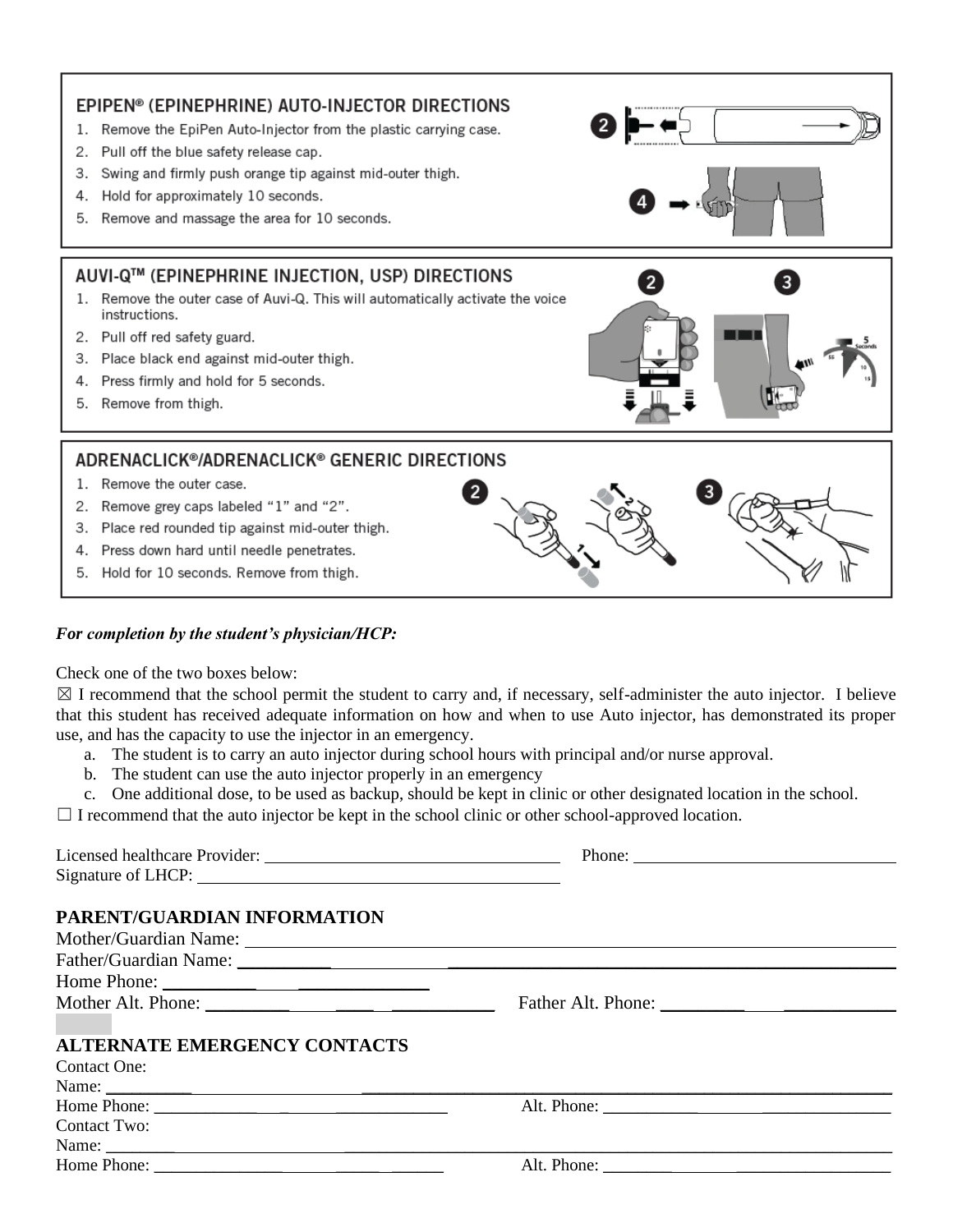### PART II: Information about Medication Procedures Parent/Guardian Consent & Permission for Emergency Treatment

- 1. In no case may any health, school, or staff member administer any medication outside the framework of the procedures outlined herein, in the Archdiocese of Washington Catholic Schools Policies, and district, state, and/or professional guidelines.
- 2. **Schools do NOT provide medications for student use. The student's parent/guardian is responsible for providing the school with any medication the student needs, and for removing any expired or unnecessary medication for the student from the school.**
- 3. Medication must be kept in the school health office or other location approved by the principal during the school day. All medication in the school's possession will be stored in a locked cabinet or refrigerator, within a locked area, accessible only to authorized personnel, except in the case of the student being authorized to self-carry certain medication (e.g., inhaler or Epi-pen). For such a case, the school recommends that the parent/guardian provide the school with a backup medication to be kept by the school.
- 4. All prescription medications, including physicians' samples, must be in their original containers and labeled by a licensed health-care professional (LHCP) or pharmacist, and must not have passed its expiration date. Within one week after the expiration of the LHCP's order for the medication, or on the last day of school, the parent/guardian must personally collect any unused portion of the medication. Medications not so claimed will be destroyed.
- 5. The student's parent/guardian is responsible for submitting a new Allergy Agreement and Action Plan to the school at the start of the school year and each time there is a change in the dosage or the time or method of medication administration.
- 6. In the event the parent/guardian named below cannot be contacted, I, the undersigned parent/guardian, do hereby authorize **ST. JUDE REGIONAL CATHOLIC SCHOOL** to obtain emergency medical treatment for the health of my child, \_\_\_\_\_\_\_\_\_\_ \_\_\_\_\_\_\_\_\_\_\_\_\_\_\_ \_\_\_\_\_\_\_\_\_\_\_\_. I will not hold **ST. JUDE REGIONAL CATHOLIC SCHOOL** responsible for the emergency care and/or emergency transportation for the said student.
- 7. I approve of this Allergy Action Plan, and I give permission for school personnel to perform and carry out the tasks as outlined above. I consent to the release of the information contained in this plan to all staff members and others who have custodial care of my child and who may need to know this information to maintain my child's health and safety.
- 8. **I hereby request designated ST. JUDE REGIONAL CATHOLIC SCHOOL personnel to administer medication, including epinephrine, as directed by this authorization. I agree to release, indemnify, and hold harmless the Archdiocese of Washington and its parish and/or school personnel, employees, and agents from any lawsuit, claim, expense, demand or action, etc., against them relating to or arising out of the administration of this medication. I have read the procedures outlined above and assume responsibility as required. I am aware that the medication may be administered by someone who is not a health professional.**

Name of Parent/Guardian:

*Print Parent/Guardian Full Name*

Signature of Parent/Guardian:

Signature of Student (Required for student to carry auto injector): \_\_\_\_\_\_\_\_\_\_\_\_\_\_\_\_ \_\_\_\_\_\_\_\_\_\_\_\_\_\_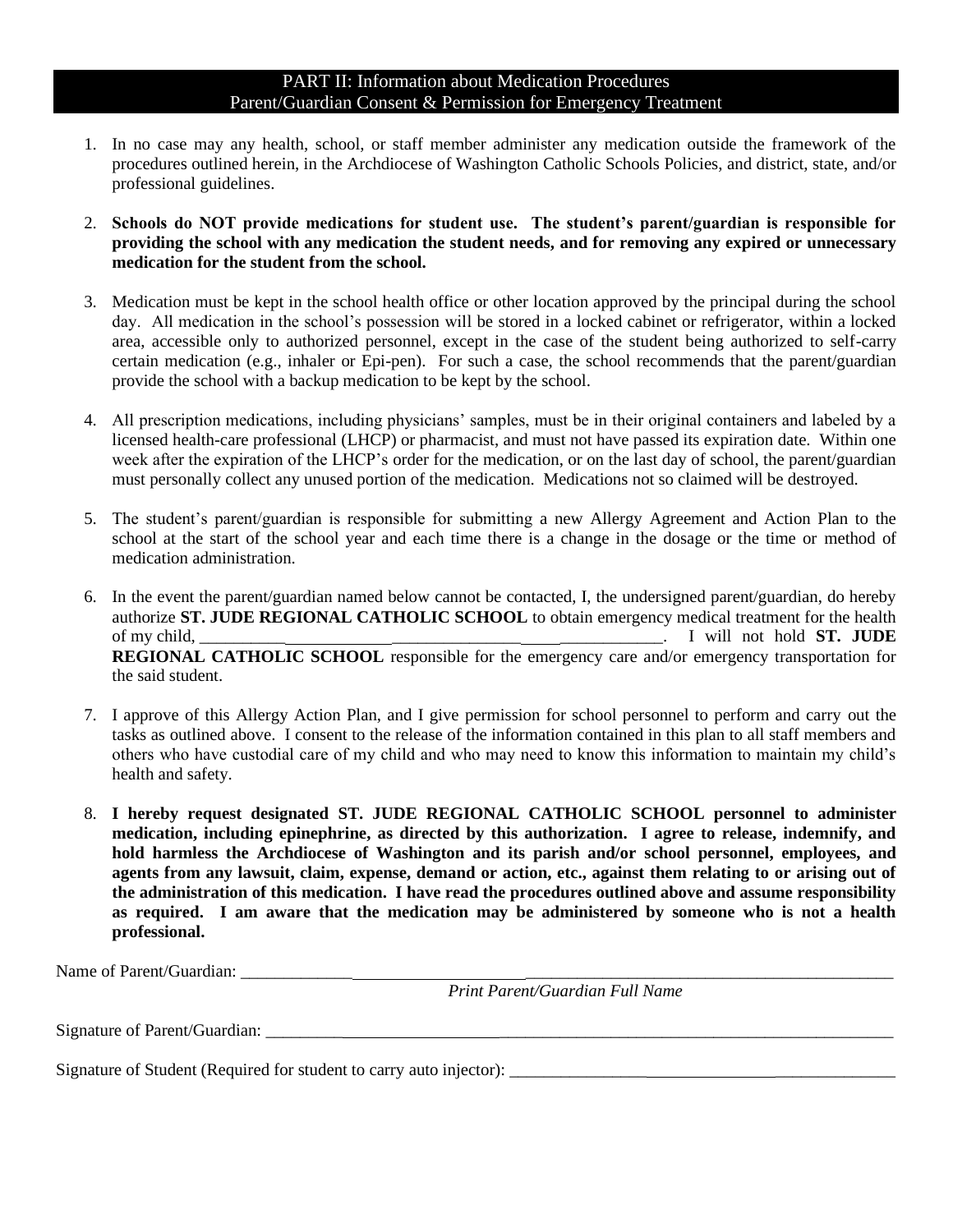### PART III: Agreement, Release and Wavier of Liability

This AGREEMENT, RELEASE AND WAIVER OF LIABILITY (hereinafter referred to as "Release") is made by and between **ST. JUDE REGIONAL CATHOLIC SCHOOL**, a Roman Catholic elementary school of the Archdiocese of Washington ("the School') and <br>  $($  ("Parents") parents of  $($  ("Student").

*Parent/Guardian's Name Student's Name*

We the undersigned parents/guardians of the above Student request that the School enroll our child, who has allergies, for the current  $\ge$   $\ge$  school year. We request that the School work with us to develop a plan to accommodate the Student's needs during school hours.

The parties understand, acknowledge and agree that it is beyond the School's ability to guarantee an allergen-free environment.

The parties understand, acknowledge and agree that it is beyond the School's ability to monitor or supervise Student's compliance with personal food restrictions or other restrictions and that the School will not do so.

The parties understand, acknowledge and agree that it is beyond the School's ability and resources to prevent contamination of Student's food and to provide allergen free surfaces on all desks and tables where Student may be seated.

The parties understand and acknowledge that the School may not have a full-time nurse or any other medical professional on staff.

We hereby provide that School with this Allergy Action Plan which was completed by Student's physician. It includes parental permission, authorizing School personnel to assist in the administration of the Allergy Action Plan, which is subject to the School's review and acceptance.

We understand that the School reserves the right to cancel Student's enrollment if it is determined that the allergy condition and related consequence are a significant detriment to the Student's ability to benefit from the academic program or to the teachers' ability to maintain order and teach the other students.

We hereby indemnify, release, hold harmless and forever discharge the School, its employees and agents from any and all responsibility and/or liability for any injuries, complications or other consequences arising out of or related to Student's food allergy condition.

This Release, along with the documents which are incorporated by reference, supersedes and replaces all prior negotiations and all agreements proposed or otherwise, whether written or oral, concerning all subject matters covered herein related to Student's food allergy condition.

This Release shall also constitute an estoppel against any and all legal or equitable claims concerning all subject matters covered herein related to Student's food allergy condition; and we, the undersigned parents/guardians, shall further hold harmless and indemnify the School in the event any claim is asserted by any third party against the parties covered by this agreement. The indemnification includes any and all costs and attorney's fees.

The reference in this release to the term "the School" includes **ST. JUDE REGIONAL CATHOLIC SCHOOL** and Church, the Archdiocese of Washington, a corporation sole, and their affiliates, successors, officers, employees, agents and representatives.

#### **AGREED AND SIGNED:**

**PARENT/GUARDIANS**

| PARENT/GUARDIANS                    |                                 |                                                                                                                                                                                                                                                                                                                                                                                                                                                   |
|-------------------------------------|---------------------------------|---------------------------------------------------------------------------------------------------------------------------------------------------------------------------------------------------------------------------------------------------------------------------------------------------------------------------------------------------------------------------------------------------------------------------------------------------|
|                                     |                                 |                                                                                                                                                                                                                                                                                                                                                                                                                                                   |
|                                     | Print Parent/Guardian Full Name |                                                                                                                                                                                                                                                                                                                                                                                                                                                   |
|                                     |                                 | Date: $\frac{1}{\sqrt{1-\frac{1}{2}} \cdot \frac{1}{2}}$                                                                                                                                                                                                                                                                                                                                                                                          |
|                                     |                                 |                                                                                                                                                                                                                                                                                                                                                                                                                                                   |
|                                     |                                 |                                                                                                                                                                                                                                                                                                                                                                                                                                                   |
|                                     | Print Parent/Guardian Full Name |                                                                                                                                                                                                                                                                                                                                                                                                                                                   |
|                                     |                                 | Date: $\frac{1}{\sqrt{1-\frac{1}{2}} \cdot \frac{1}{2} \cdot \frac{1}{2} \cdot \frac{1}{2} \cdot \frac{1}{2} \cdot \frac{1}{2} \cdot \frac{1}{2} \cdot \frac{1}{2} \cdot \frac{1}{2} \cdot \frac{1}{2} \cdot \frac{1}{2} \cdot \frac{1}{2} \cdot \frac{1}{2} \cdot \frac{1}{2} \cdot \frac{1}{2} \cdot \frac{1}{2} \cdot \frac{1}{2} \cdot \frac{1}{2} \cdot \frac{1}{2} \cdot \frac{1}{2} \cdot \frac{1}{2} \cdot \frac{1}{2} \cdot \frac{1}{2}$ |
|                                     |                                 |                                                                                                                                                                                                                                                                                                                                                                                                                                                   |
|                                     |                                 |                                                                                                                                                                                                                                                                                                                                                                                                                                                   |
| Name of Principal: JEANNE DONATELLI |                                 |                                                                                                                                                                                                                                                                                                                                                                                                                                                   |
|                                     |                                 | Date: $\qquad \qquad$                                                                                                                                                                                                                                                                                                                                                                                                                             |
|                                     |                                 |                                                                                                                                                                                                                                                                                                                                                                                                                                                   |